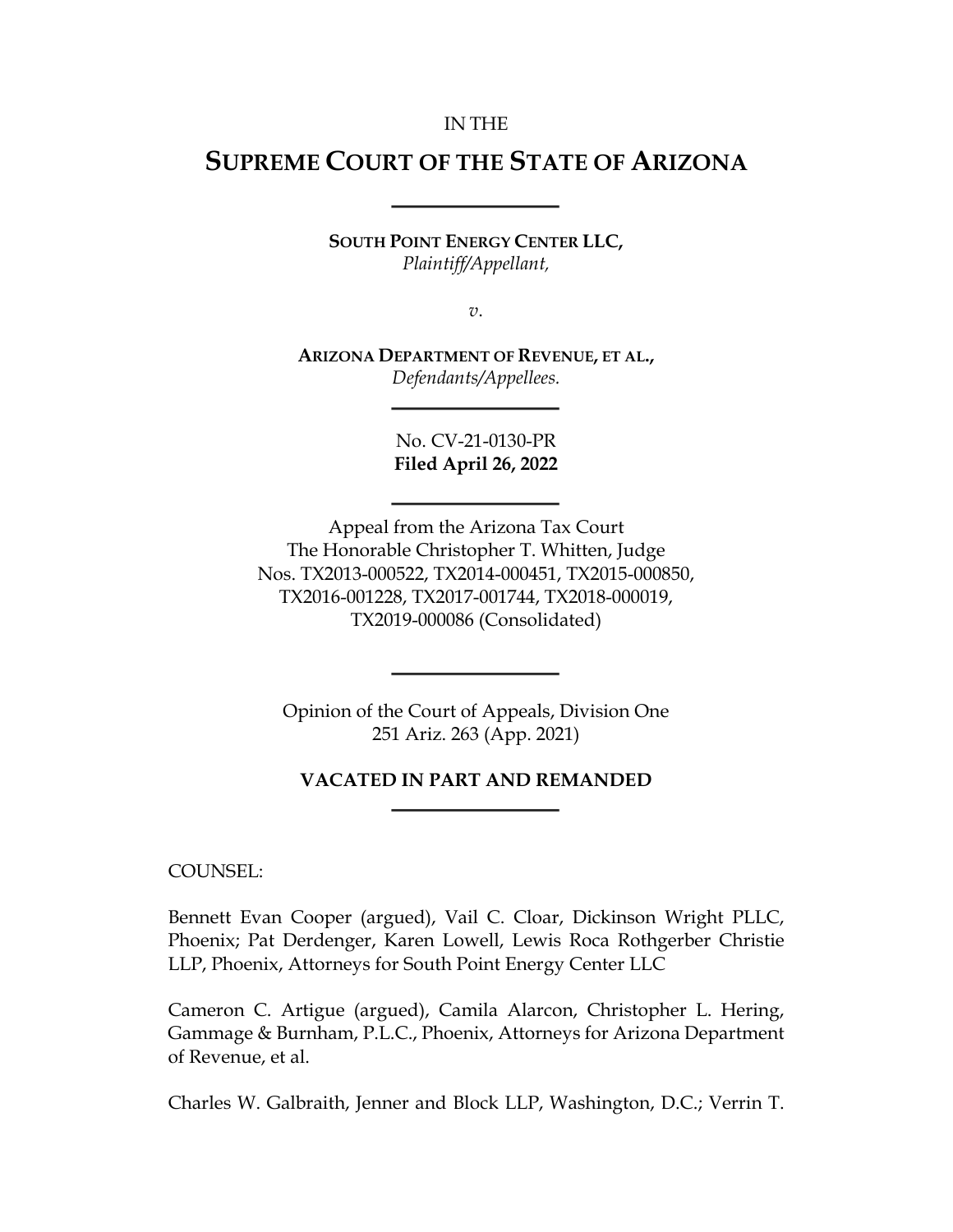Kewenvoyouma, Christopher Love, Kewenvoyouma Law, PLLC, Tempe, Attorneys for Amici Curiae Fort Mojave Indian Tribe, the Navajo Nation, the Gila River Indian Community, Gila River Indian Community Utility Authority, the Inter-Tribal Association of Arizona, and the National Congress of American Indians

James M. Susa, DeConcini McDonald Yetwin & Lacy, P.C., Tucson, Attorneys for Amicus Curiae County Supervisors Association of Arizona and the Arizona Association of Counties

VICE CHIEF JUSTICETIMMERauthored the opinion of the Court, in which CHIEF JUSTICE BRUTINEL and JUSTICES BOLICK, LOPEZ, BEENE, MONTGOMERY, and KING joined.

VICE CHIEF JUSTICE TIMMER, opinion of the Court:

**¶1** The issue here is whether the Indian Reorganization Act of 1934 (the "Act") expressly preempts Mohave County's ad valorem property tax on a power plant owned by non-Indian lessees of land purportedly acquired by the federal government under the Act and held in trust for the benefit of an Indian tribe. We hold the Act does not expressly preempt this tax.

#### **BACKGROUND**

**¶2** In 1999, Calpine Construction Finance Co. ("Calpine"), a non-Indian-owned entity, leased 320 acres of undeveloped land on a long-term basis from the Fort Mojave Indian Tribe (the "Tribe") to construct and operate an electric power generating plant (the "Plant") on reservation lands. The Plant, which began operating in 2001, is a "merchant plant" that sells electrical energy to public and private utility companies for resale and redistribution to end-users. It does not supply electrical energy to the Tribe or to any person or entity located on the reservation. The Tribe did not finance the Plant's construction and does not contribute any operating funds.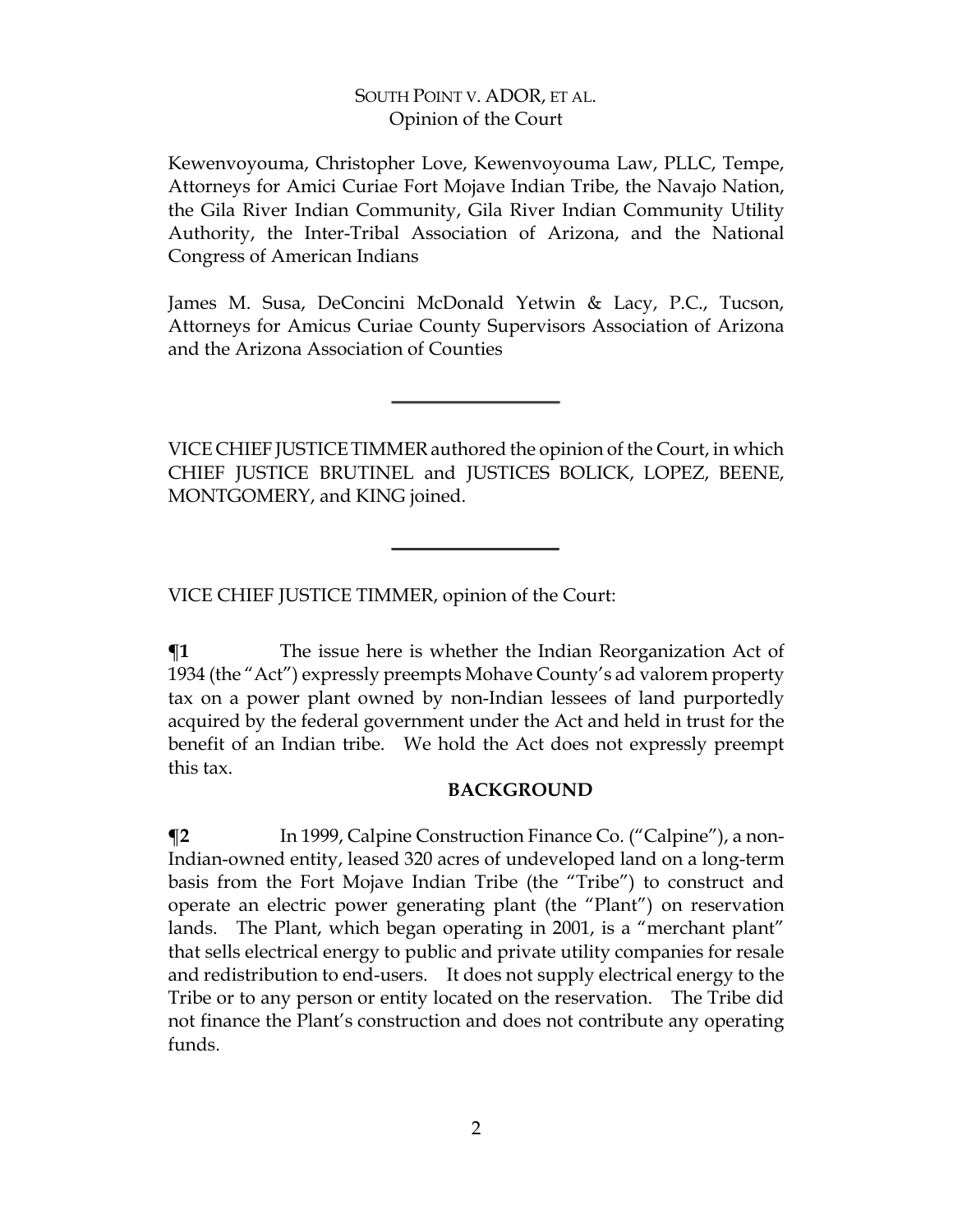**¶3** After the Plant was built, Mohave County assessed ad valorem property taxes against the Plant based on valuations determined by the Arizona Department of Revenue ("ADOR"). *See* Ariz. Const. art. 9, § 2(13) ("All property in the state not exempt under the laws of the United States or under this constitution or exempt by law under the provisions of this section shall be subject to taxation to be ascertained as provided by law."); A.R.S. § 42-11002 (to same effect). ADOR assessed only the value of the Plant itself and the personal property used to operate it; ADOR did not assess the value of the underlying land.

**¶4** Calpine paid the taxes and unsuccessfully sued for a refund, arguing the Tribe, as lessor, owned all improvements to the leased property, thereby exempting the Plant from state taxation pursuant to federal law. *See Calpine Constr. Fin. Co. v. Ariz. Dep't of Revenue*, 221 Ariz. 244, 249 ¶ 22 (App. 2009); *see also Cass County v. Leech Lake Band of Chippewa Indians*, 524 U.S. 103, 110 (1998) ("State and local governments may not tax Indian reservation land 'absent cession of jurisdiction or other federal statutes permitting it.'" (quoting *County of Yakima v. Confederated Tribes & Bands of Yakima Nation*, 502 U.S. 251, 258 (1992))). In the ensuing appeal, the court of appeals acknowledged the general rule that a lessor owns all real property improvements made by a lessee but concluded the parties' lease varied that rule by providing that Calpine owns all improvements. *Calpine Constr.*, 221 Ariz. at 248 ¶¶ 16–17. Consequently, the court affirmed the tax court's judgment that Calpine was liable for property taxes based on the value of the Plant and related personal property. *See id.* at 246 ¶ 1.

**The Term 4.5** After a series of transactions involving Calpine and several of its related entities, the Tribe's land and the Plant were sublet to South Point Energy Center LLC ("South Point"), another Calpine-related entity, with the Tribe's consent and approval by the Bureau of Indian Affairs (the "BIA"). In 2012, the Tribe and Calpine's successor-lessees, which we include in our references to "South Point" for convenience, executed an amended lease, which remained in place during this lawsuit. Among other things, the amended lease provides that no partnership exists between the Tribe and South Point. It further reaffirms that the Plant and "all [i]mprovements and associated materials, supplies, and equipment" are "owned and controlled" by South Point, and that at the expiration of the lease, South Point must remove all above-ground real property improvements and personal property, excepting roads and foundations.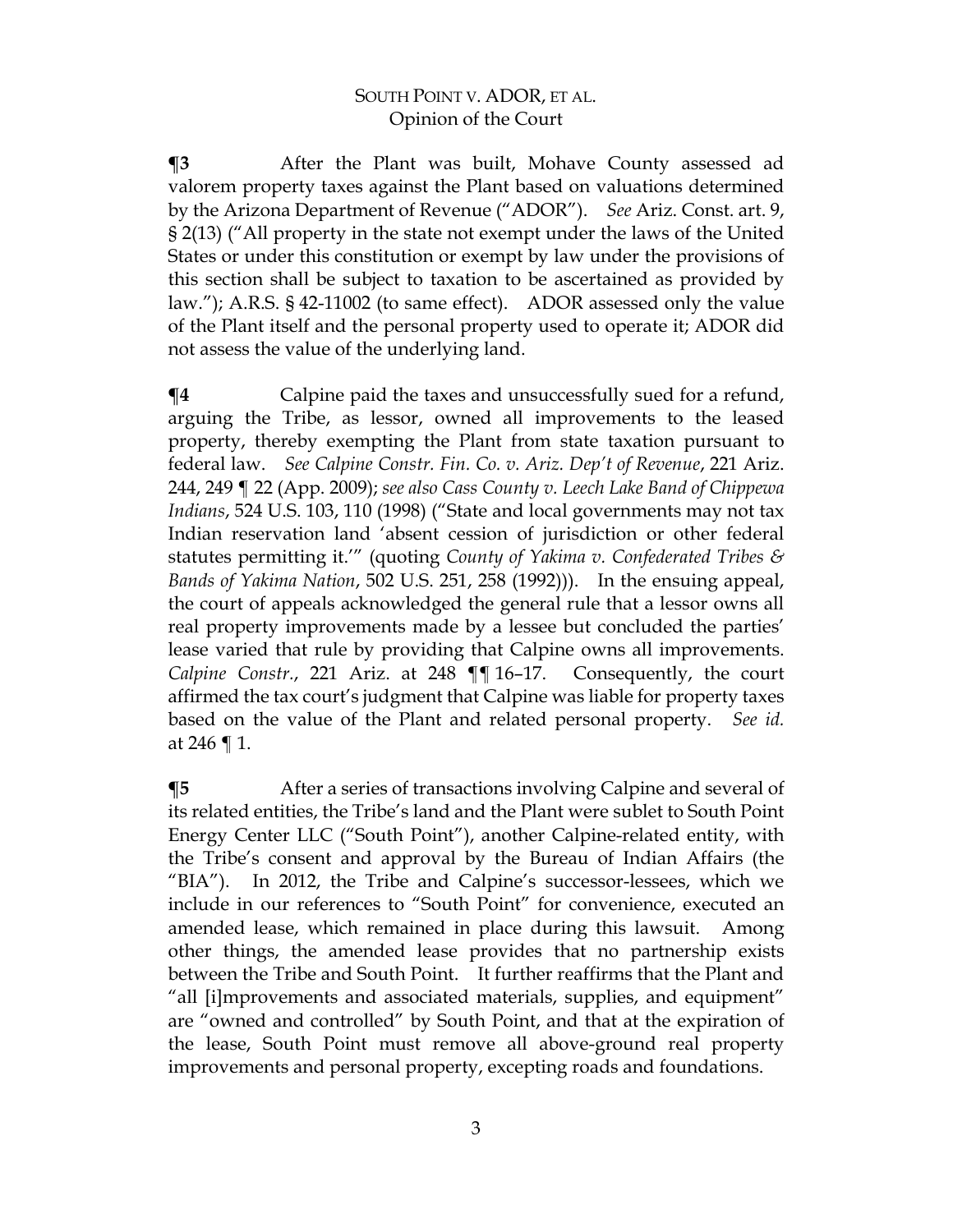**The amended lease contemplates that ad valorem property** taxes may be assessed on the Plant. The lease requires South Point to timely pay all taxes levied by any governmental entity to prevent imposition of any liens and to hold the Tribe harmless against any liens that are imposed. The BIA approved the amended lease.

**¶7** South Point initiated these consolidated lawsuits seeking a refund of payments for property taxes imposed from 2010 to 2018, to the extent they were based on valuations of the Plant. *See* A.R.S. § 42-11005 (authorizing suit to recover illegally levied, assessed, or collected taxes). South Point does not challenge the tax assessments based on ownership of the Plant, as Calpine did in its earlier lawsuit. Instead, South Point argues that § 5 of the Act, 25 U.S.C. § 5108, expressly preempts states from imposing property taxes on any real property improvements, regardless of ownership, located on land held in trust by the federal government for the benefit of Indian tribes or individual Indians. Alternatively, South Point argues that application of a balancing test announced in *White Mountain Apache Tribe v. Bracker*, 448 U.S. 136 (1980), evidences Congress's implicit intent to preempt taxing the Plant.

**¶8** The tax court rejected both of South Point's arguments and granted summary judgment for Mohave County and ADOR (collectively, the "County"). The court of appeals reversed, reasoning that § 5 of the Act expressly and categorically exempts permanent improvements on the Tribe's land from state taxation regardless of ownership. *S. Point Energy Ctr. LLC v. Ariz. Dep't of Revenue*, 251 Ariz. 263, 269 ¶ 30 (App. 2021). It remanded for the tax court to determine which, if any, of the assets making up the Plant constitute the tax-exempt permanent improvements. *Id.* The court did not itself apply the balancing test under *Bracker* but instead instructed the tax court to do so in considering whether property taxes on the Plant's impermanent assets were taxable. *Id.*

**¶9** We granted review to decide whether § 5 of the Act expressly preempts taxing permanent improvements constructed on tribal lands acquired under that section when those improvements are owned by non-Indians, an issue of statewide importance.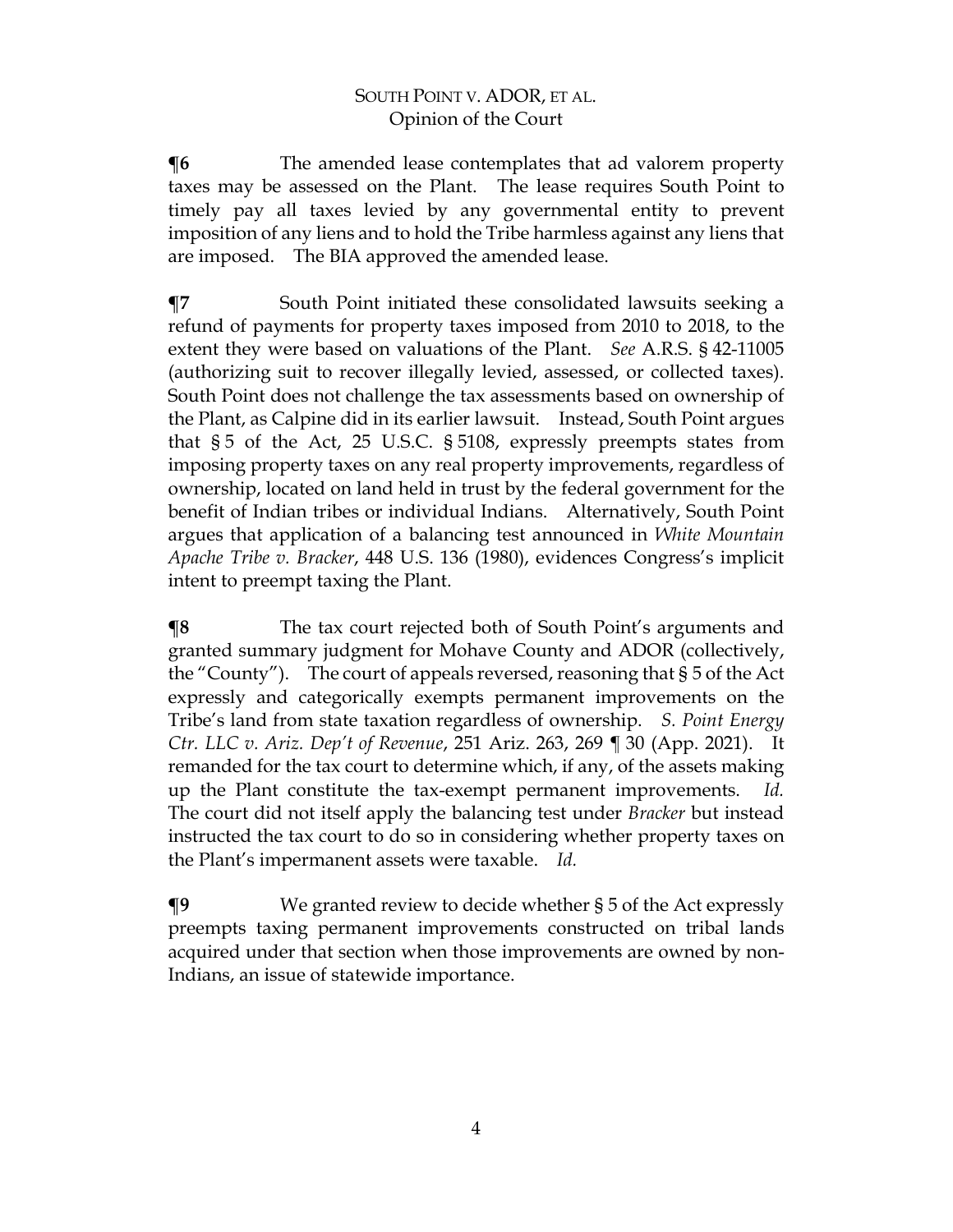#### **DISCUSSION**

#### **I.**

**¶10** We review the tax court's entry of summary judgment de novo, viewing the facts in the light most favorable to South Point as the nonmoving party. *Dinsmoor v. City of Phoenix*, 251 Ariz. 370, 373 ¶ 13 (2021). We will affirm if there is no genuine dispute of material fact and the State is entitled to judgment as a matter of law. *Id.*; Ariz. R. Civ. P. 56(a). We review the prior courts' preemption decisions and their interpretation of § 5 of the Act de novo as issues of law. *See Conklin v. Medtronic, Inc.*, 245 Ariz. 501, 504 ¶ 7 (2018) (preemption); *Brenda D. v. Dep't of Child Safety*, 243 Ariz. 437, 442 ¶ 15 (2018) (statutory interpretation).

#### **II.**

#### **A.**

 $\P$ **11** The Supremacy Clause of the United States Constitution makes valid federal laws predominate over conflicting state laws. *See* U.S. Const. art. 6, cl. 2. Within constitutional limits, Congress may generally preempt application of state law in a few ways, including "by so stating in express terms," which is known as "express preemption." *See Pac. Gas & Elec. Co. v. State Energy Res. Conservation & Dev. Comm'n*, 461 U.S. 190, 203–04 (1983) (describing different types of preemption). In deciding whether state laws apply to non-Indian activities conducted on an Indian reservation, the Court in *Bracker* provided an additional pathway for finding federal preemption. 448 U.S. at 144–45. A court faced with a preemption challenge in that circumstance, absent express preemption, should make "a particularized inquiry into the nature of the state, federal, and tribal interests at stake . . . to determine whether, in the specific context, the exercise of state authority would violate federal law." *Id.* If so, the state law is impliedly preempted. *See id.*; *see also Cotton Petroleum Corp. v. New Mexico*, 490 U.S. 163, 176–77 (1989) ("It bears emphasis that although congressional silence no longer entails a broad-based immunity from taxation for private parties doing business with Indian tribes, federal preemption is not limited to cases in which Congress has expressly—as compared to impliedly—preempted the state activity.").

**¶12** The only issue before us is whether § 5 of the Act expressly preempts application of Arizona's ad valorem tax laws against the Plant.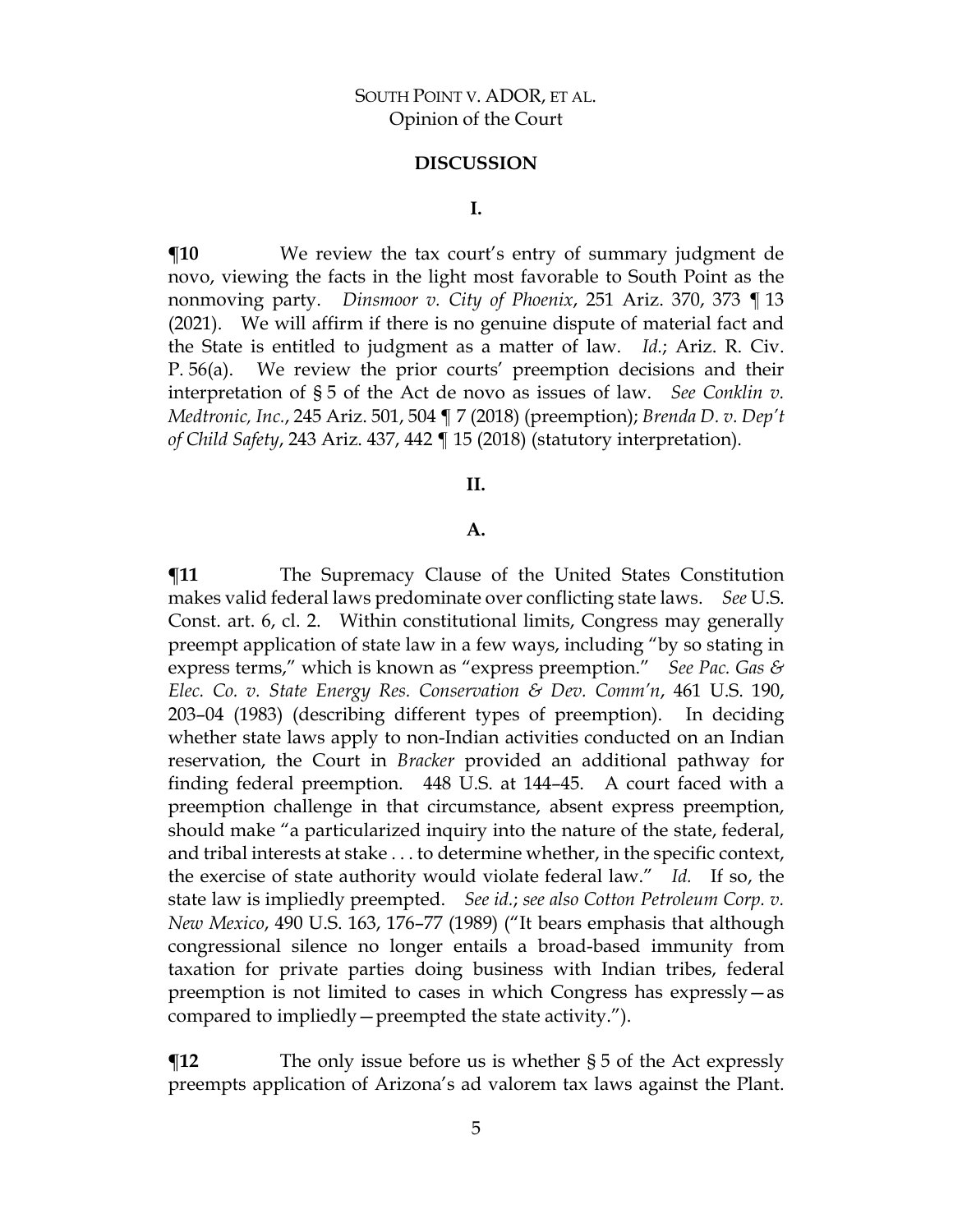*See Confederated Tribes of Chehalis Rsrv. v. Thurston Cnty. Bd. of Equalization*, 724 F.3d 1153, 1159 (9th Cir. 2013) (stating that when § 5 of the Act applies to preempt taxation, there is no need to consider implied preemption under *Bracker*).

**B.**

# **¶13** Section 5 of the Act provides in relevant part:

The Secretary of the Interior is authorized, in his discretion, to acquire, through purchase, relinquishment, gift, exchange, or assignment, any interest in lands, water rights, or surface rights to lands, within or without existing reservations, including trust or otherwise restricted allotments, whether the allottee be living or deceased, for the purpose of providing land for Indians.

. . . .

Title to any lands or rights acquired pursuant to this Act or the Act of July 28, 1955 (69 Stat. 392), as amended [\(25 U.S.C.](http://www.westlaw.com/Link/Document/FullText?findType=L&pubNum=1000546&cite=25USCAS608&originatingDoc=NBD5ECDE02DBB11E6BDB8F71DBFB0E872&refType=LQ&originationContext=document&vr=3.0&rs=cblt1.0&transitionType=DocumentItem&contextData=(sc.UserEnteredCitation))  [608](http://www.westlaw.com/Link/Document/FullText?findType=L&pubNum=1000546&cite=25USCAS608&originatingDoc=NBD5ECDE02DBB11E6BDB8F71DBFB0E872&refType=LQ&originationContext=document&vr=3.0&rs=cblt1.0&transitionType=DocumentItem&contextData=(sc.UserEnteredCitation)) [et seq.\)](http://www.westlaw.com/Link/Document/FullText?findType=L&pubNum=1000546&cite=25USCAS608&originatingDoc=NBD5ECDE02DBB11E6BDB8F71DBFB0E872&refType=LQ&originationContext=document&vr=3.0&rs=cblt1.0&transitionType=DocumentItem&contextData=(sc.UserEnteredCitation)) shall be taken in the name of the United States in trust for the Indian tribe or individual Indian for which the land is acquired, **and such lands or rights shall be exempt from State and local taxation**.

25 U.S.C. § 5108 (emphasis added). South Point argues that the aboveemphasized language categorically exempts the Plant from the County's property tax regardless of ownership. The County asserts that because the Plant is not owned by the United States in trust for the Tribe or for individual Indians, the Plant is not included in "such lands or rights" exempt from tax under § 5.

 $\P$ **14** Our primary goal in interpreting § 5 is to determine and give effect to Congress's intent. *See Steven H. v. Ariz. Dep't of Econ. Sec.*, 218 Ariz. 566, 570 ¶ 14 (2008). We read words in context and effectuate the plain meaning of § 5 unless doing so would be absurd. *See Welch v. Cochise Cnty. Bd. of Supervisors*, 251 Ariz. 519, 523 ¶ 11 (2021). If the language is ambiguous, we consider secondary interpretive principles, such as the Act's subject matter, history, and purpose, and the consequences of differing interpretations. *Id.*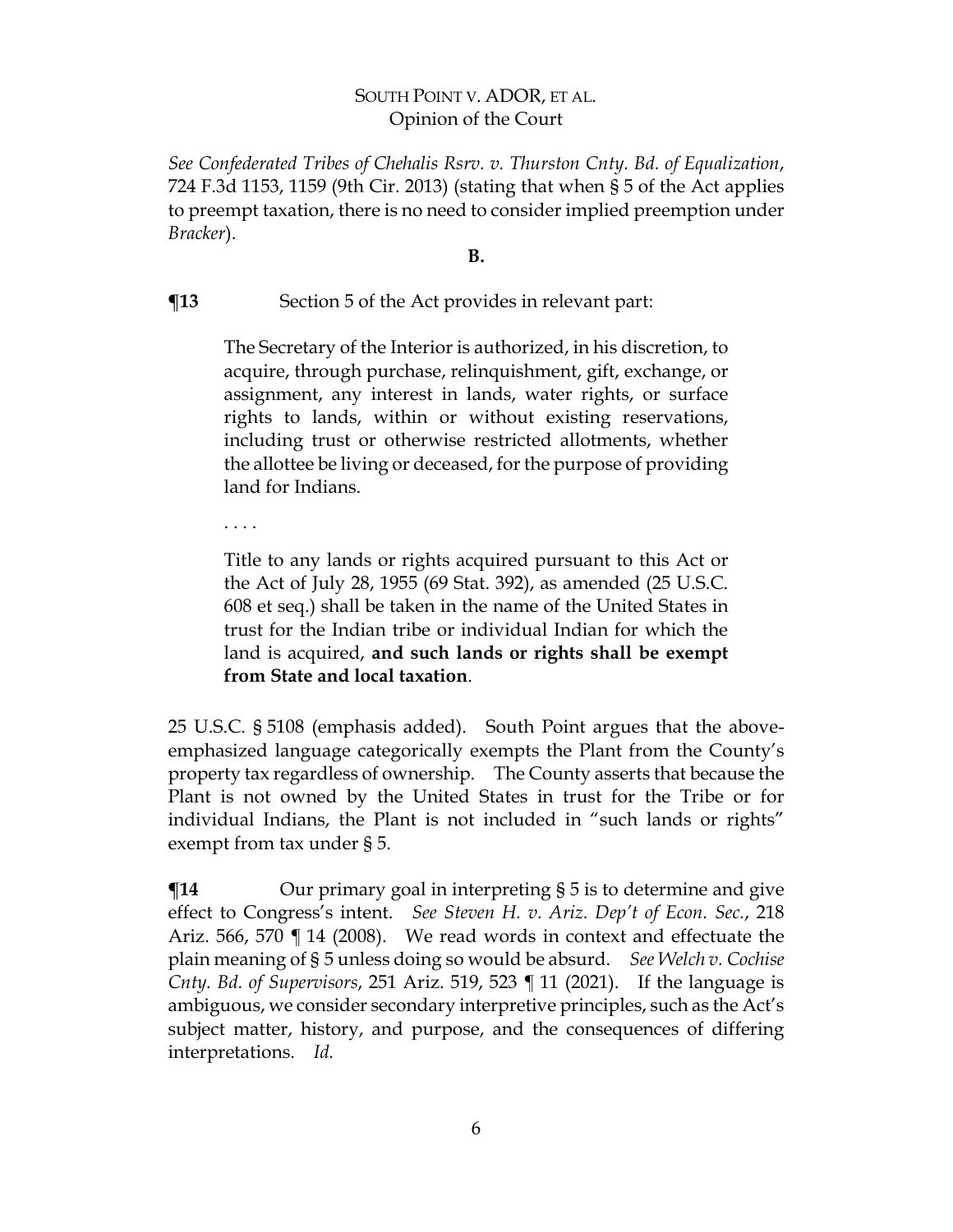**¶15** We start with § 5's plain language. The provision exempts "such lands or rights" from state and local taxation. § 5108. "Such lands or rights" are identified as "any interest in lands, water rights, or surface rights to lands" acquired by the Secretary of the Interior "for the purpose of providing land for Indians" and titled "in the name of the United States in trust for [an] Indian tribe or [an] individual Indian." *Id.* These "lands or rights" can be located "within or without existing reservations." *Id.* Thus, to fall under  $\S 5$ 's tax exemption, the Plant must be (1) an "interest in lands, water rights, or surface rights to lands," (2) acquired by the Secretary of the Interior pursuant to § 5, and (3) titled "in the name of the United States in trust for the Indian tribe or [an] individual Indian." *See id.* The primary issue here is whether the Plant is included within the federal government's ownership rights, and thus the Tribe's beneficial rights, in the land underlying the Plant. If it is, and § 5's additional requirements are satisfied, the Plant is tax exempt.

**¶16** The Act itself does not delineate the rights included in the federal government's ownership of land under § 5. According to the BIA, those rights include "any interests, benefits, and rights inherent in the ownership of the real property." 25 C.F.R. § 150.2. As acknowledged in *Calpine Construction*, such rights generally include ownership of permanent improvements constructed by a tenant on leased property. 221 Ariz. at 248 ¶ 16; *see also Cutter Aviation, Inc. v. Ariz. Dep't of Revenue*, 191 Ariz. 485, 492 (App. 1997) (recognizing that generally "a permanent structure placed upon and attached to the realty by a tenant is real property belonging to the lessor"). This general rule does not apply when, as here, the lease provides that the tenant owns the permanent improvements. *See Calpine Constr.*, 221 Ariz. at 248 ¶¶ 16–17; *Cutter Aviation*, 191 Ariz. at 492. The BIA recognizes this exception as applying to leases of land owned by the federal government pursuant to § 5. 25 C.F.R. § 162.415(a) ("A business lease must specify who will own any permanent improvements the lessee constructs during the lease term and may specify under what conditions, if any, permanent improvements the lessee constructs may be conveyed to the Indian landowners during the lease term.").

 $\P$ **17** It is settled that South Point, not the federal government, owns the Plant. *Calpine Constr.*, 221 Ariz. at 248 ¶ 17. Based on this fact alone, § 5 seemingly does not exempt the Plant from the County's property taxes because the land owned by the United States in trust for the Tribe does not include the Plant. *See* § 5108. As South Point notes, however, the Supreme Court expansively applied § 5 in *Mescalero Apache Tribe v. Jones*,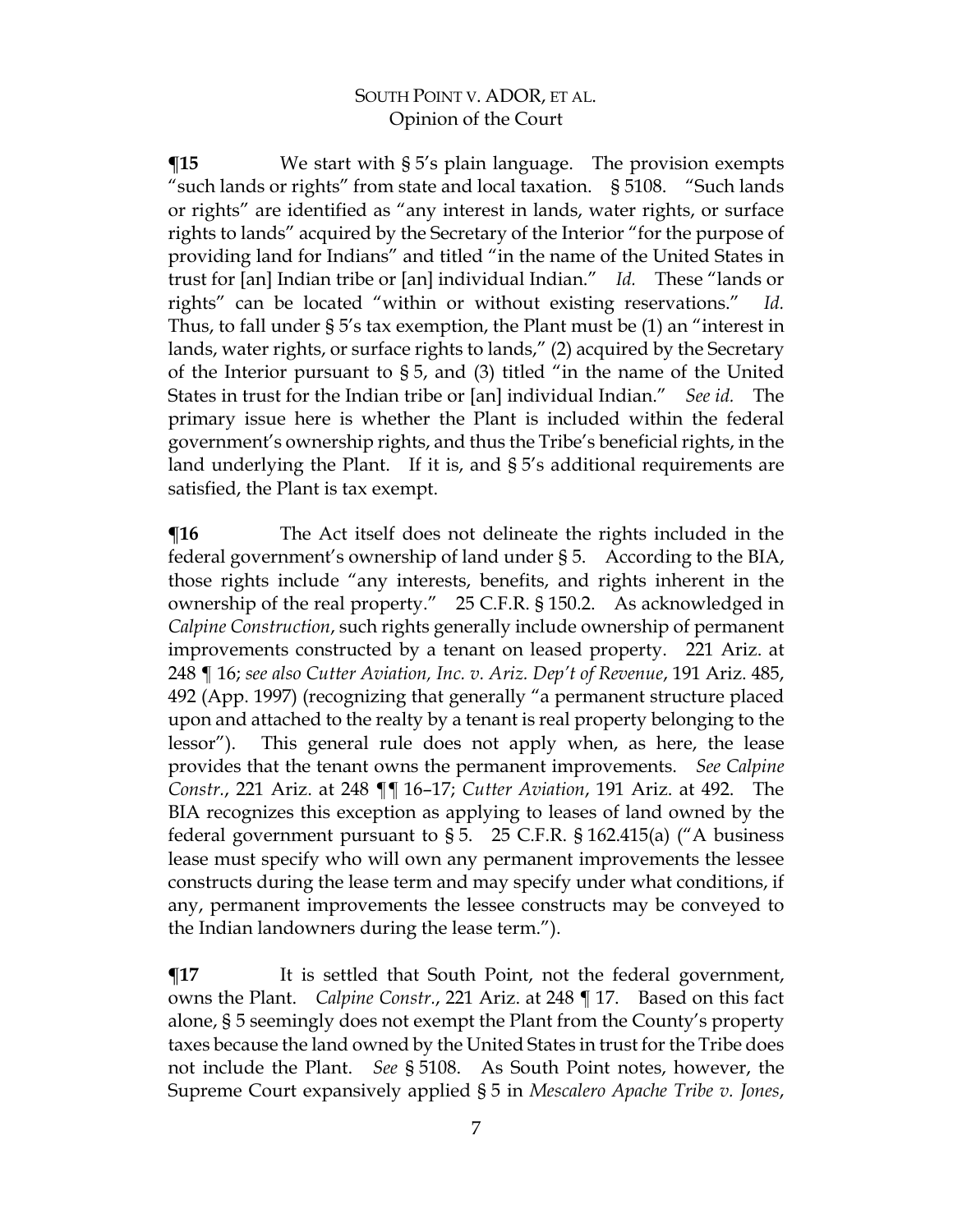411 U.S. 145 (1973), to exempt a state tax imposed on a tribal entity for using permanent improvements it constructed and owned on land leased from the federal government. In doing so, the Court relied on *United States v. Rickert*, 188 U.S. 432, 441–43 (1903), a pre-Act case, which disallowed a state property tax on permanent improvements constructed by Indians on land held in trust for them by the federal government. We therefore consider these cases in determining whether § 5 broadly applies to categorically exempt all permanent improvements affixed to land owned by the federal government in trust for Indians. *See James v. City of Boise*, 577 U.S. 306, 307 (2016) (concluding that state and federal courts are bound by the Supreme Court's interpretation of federal law); *Weatherford ex rel. Michael L. v. State*, 206 Ariz. 529, 532 ¶ 8 (2003) (acknowledging that a Supreme Court decision on a substantive federal issue binds the state courts on that issue).

**¶18** The Court in *Rickert* addressed whether a South Dakota county could assess and impose property taxes on permanent improvements and personal property owned by Indians and used in cultivating lands allotted them under the now-defunct General Allotment (Dawes) Act of 1887, ch. 119, 24 Stat. 388 (codified as amended in scattered sections of 25 U.S.C.). 188 U.S. at 432–33. That act authorized the federal government to allot agricultural and grazing lands on Indian reservations to individual Indians. General Allotment Act, § 1. Upon allotment, the land was owned by the government in trust for the sole use and benefit of allottee Indians for twenty-five years, at which time the government would convey fee simple title to them and discharge the trust. *Id.* § 5. After all Indians were allotted reservation lands, any remaining lands could be sold to the United States, which could then open them to non-Indians for homesteading. *Id.* "[T]he allotment process was designed to assimilate Indians into the larger society," the theory being that by the time they took fee title to the lands, the Indians would have adapted to the mainstream western agricultural economy. Philip P. Frickey, *A Common Law for Our Age of Colonialism: The Judicial Divestiture of Indian Tribal Authority over Nonmembers*, 109 Yale L.J. 1, 14–15 (1999).

**¶19** The *Rickert* Court first concluded that the South Dakota county lacked authority "to assess and tax the lands in question until at least the fee was conveyed to the Indians." 188 U.S. at 437. It characterized the allotted trust lands as "an instrumentality employed by the United States" to benefit Indians and reasoned that permitting taxation would defeat the government's statutory obligation to convey the land in fee to allottees free of any encumbrances, including tax liens. *Id.* at 437–38.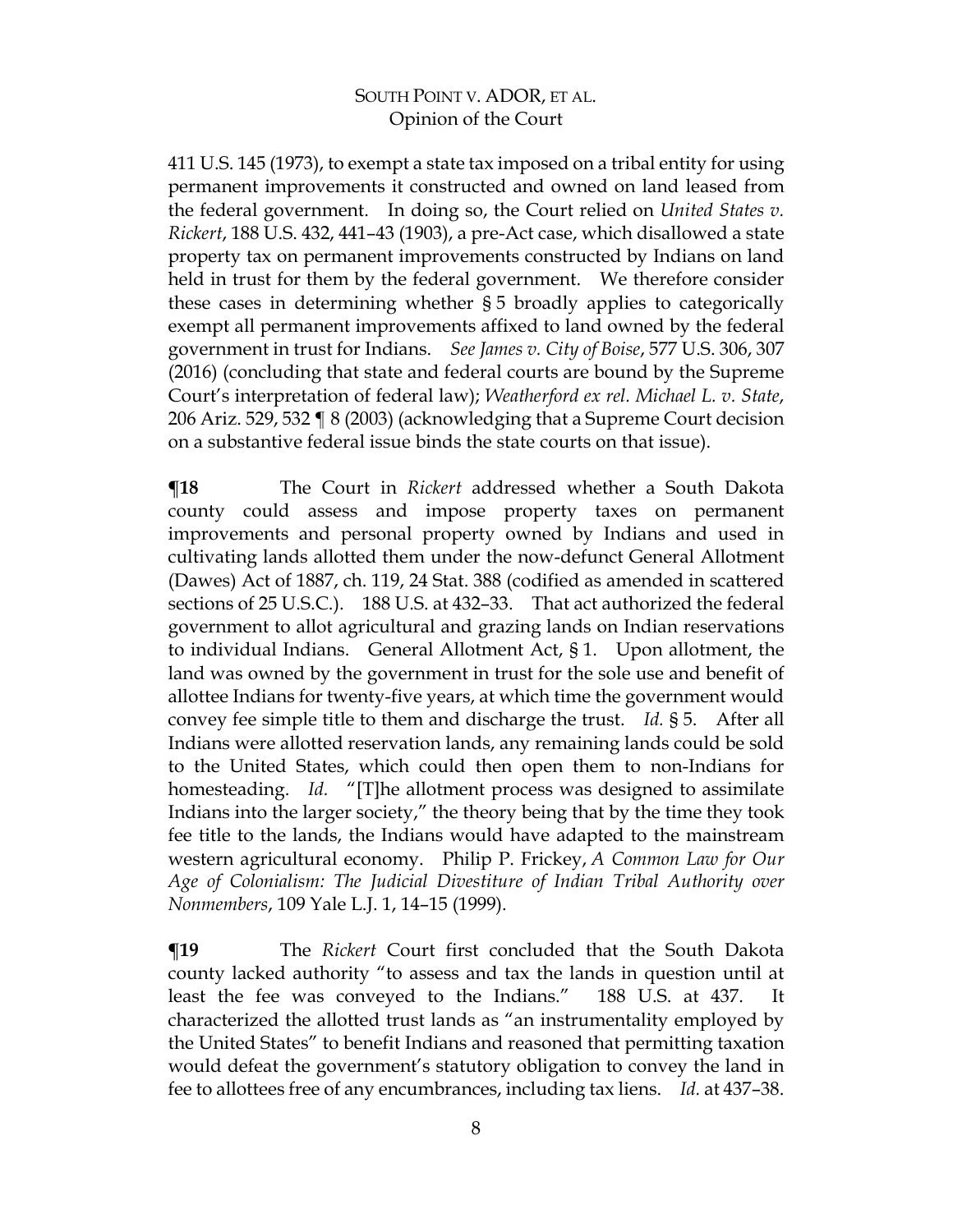**¶20** The Court applied similar reasoning in holding the county could not assess and tax the Indians' permanent improvements or personal property (cattle, horses, and the like), the latter having been purchased with federal funds to fulfill the government's goal of aiding the Indians in successfully cultivating the allotted lands. *See id.* at 441–45. The Court stated that allotting lands to individual Indians evidenced Congress's expectation that those lands "would be improved and cultivated by the allottee," and concluded "that object would be defeated if the improvements [and personal property] could be assessed and sold for taxes." *Id.* at 442. Responding to the county's suggestion that the government's only interest was conveying the allotted land free from encumbrance after twenty-five years and not the improvements or personalty, the Court explained that the government owed a duty of "care and protection" to the Indians that transcended its contractual obligation. *Id.* at 442–43. "The government would not adequately discharge its duty to these people if it placed its engagements with them upon the basis merely of contract, and failed to exercise any power it possessed to protect them in the possession of such improvements and personal property as were necessary to the enjoyment of the land held in trust for them." *Id.* at 443.

**¶21** After *Rickert*, and by the 1920s, allotment proved disastrous for Indian tribes and individual Indians. *See* Frickey, *supra*, at 15 (describing the loss of "huge amounts of Indian land . . . through sales and tax foreclosures" after the Indians became fee owners of the allotted lands); L. Scott Gould, *The Consent Paradigm: Tribal Sovereignty at the Millennium*, 96 Colum. L. Rev. 809, 829 (1996) ("Although the [General Allotment Act] was ostensibly intended to reduce poverty among Indians, it had the opposite effect."). Confronting this failure, Congress passed the Act in 1934 "to rehabilitate the Indian's economic life and to give him a chance to develop the initiative destroyed by a century of oppression and paternalism" by giving Indian tribes and Indians control of their own property and affairs. *See Mescalero*, 411 U.S. at 152 (quoting H.R. Rep. No. 73-1804, at 6 (1934)). In addition to authorizing the Secretary of the Interior to acquire lands, water rights, or surface rights in trust for Indians, the Act discontinued the allotment program and strengthened means for Indian tribes and Indians to self-govern and perpetuate their cultures. *See* Indian Reorganization (Wheeler-Howard) Act, Pub. L. No. 73-383, 48 Stat. 984 (1934) (codified as amended at 25 U.S.C. §§ 461–479) (describing the Act as one "[t]o conserve and develop Indian lands and resources; to extend to Indians the right to form business and other organizations; to establish a credit system for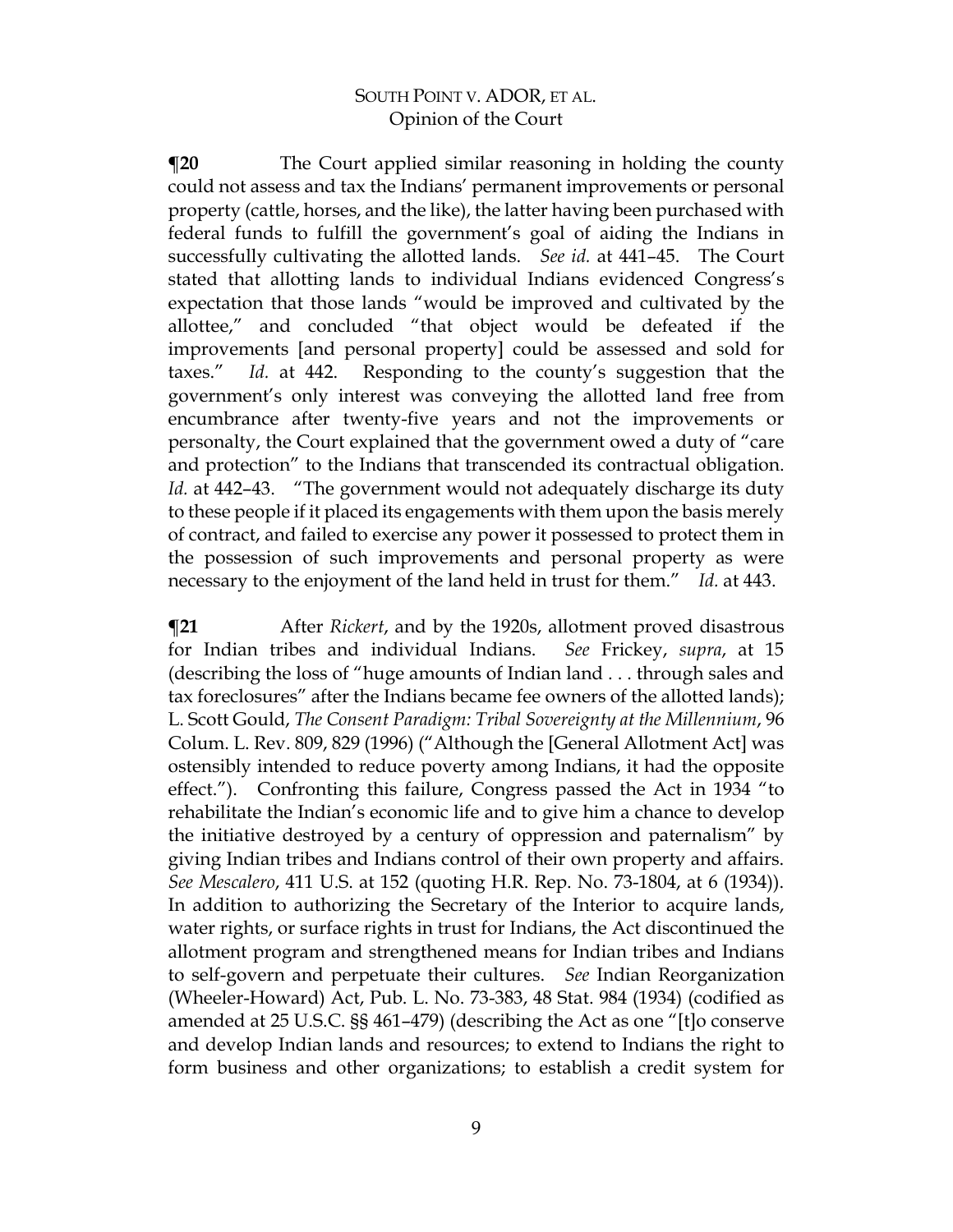Indians; to grant certain rights of home rule to Indians; to provide for vocational education for Indians; and for other purposes").

**¶22** This brings us to *Mescalero*. The Mescalero Apache Tribe owned and operated an off-reservation ski resort in New Mexico, which the tribe developed under the Act. *Mescalero*, 411 U.S. at 146. Specifically, the United States Forest Service leased land to the tribe, and the federal government loaned the tribe money to build and equip the resort.[1](#page-9-0) *See id.* New Mexico imposed both a sales tax on the resort's gross receipts and a use tax for the tribe's use of two ski lifts operating at the resort. *See id.* at 146–47. In the tribe's subsequent challenge under § 5 of the Act, then codified at 25 U.S.C. § 465, the Court upheld the sales tax, reasoning that "[o]n its face, the statute exempts land and rights in land, not income derived from its use." *Id.* at 155. The Court acknowledged that an exemption for sales tax is arguably supported by the context and purposes of § 5 but concluded that "absent clear statutory guidance, courts ordinarily will not imply tax exemptions." *Id.* at 155–56; *see also id.* at 156 (stating that a tax exemption affecting Indians "can not [sic] rest on dubious inferences" but must be expressed by Congress "in plain words" (quoting *Okla. Tax Comm'n v. United States*, 319 U.S. 598, 607 (1943))).

**The Court reached a contrary conclusion regarding the use** tax, which taxed the tribe's use of the ski lifts and was assessed based on the out-of-state purchase price for the materials used to construct the lifts. *See id.* at 147, 158. The Court initially noted the ski lifts had been permanently attached to the land and, citing *Rickert*, concluded they "would certainly be immune from the State's ad valorem property tax." *Id.* at 158. It found that the same immunity extended to the use tax, reasoning that use of land "is among the 'bundle of privileges that make up property or ownership' of property and, in this sense, at least, a tax upon 'use' is a tax upon the property itself." *Id.* (quoting *Henneford v. Silas Mason Co.*, 300 U.S. 577, 582 (1937)). And because "use of permanent improvements upon land is so intimately connected with use of the land itself," the Court concluded that § 5's exemption applied to the use tax. *Id.*

<span id="page-9-0"></span><sup>1</sup> The Court acknowledged that "[t]he ski resort land was not technically 'acquired' 'in trust for the Indian tribe.'" *Mescalero*, 411 U.S. at 155 n.11. It nevertheless concluded that § 5 applied to the tribe's interest in the land as "it would have been meaningless for the United States, which already had title to the forest, to convey title to itself for the use of the Tribe." *Id.*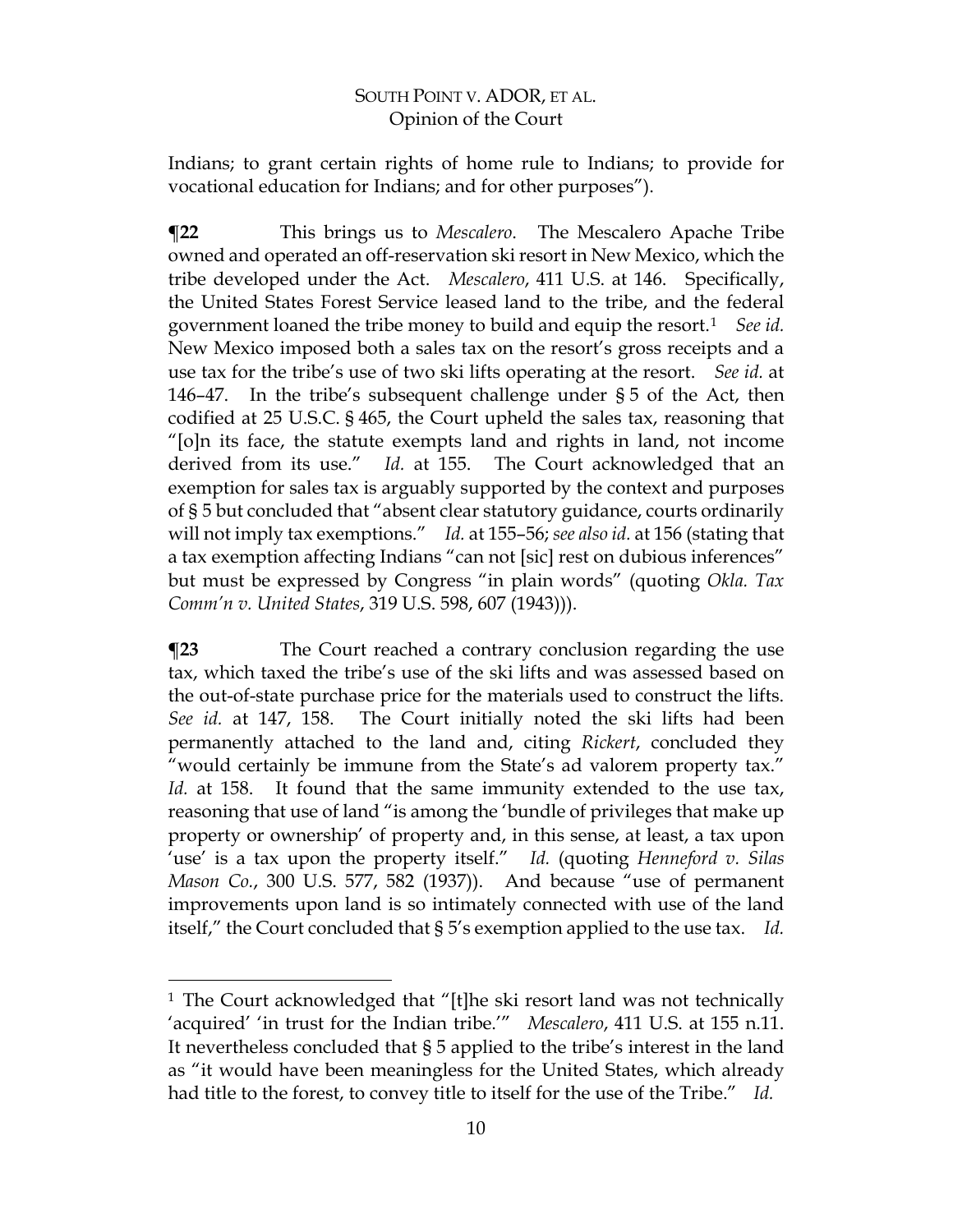**¶24** South Point argues *Mescalero* categorically bars the County's assessment of property taxes on the Plant under § 5 regardless of South Point's ownership of the facility. It asserts that, as with use of the ski lifts in *Mescalero*, the Plant is included within the "bundle of privileges" comprising the Tribe's beneficial ownership of the land underlying the Plant, and taxing the Plant necessarily, and impermissibly, taxes that "bundle." The County counters *Mescalero* had "nothing to do with the taxation of non-Indian property," and we should therefore apply the plain language of § 5 to find it does not exempt the Plant from the County's tax.

**¶25** We do not read *Mescalero* as applying § 5 to exempt taxation of non-Indian-owned permanent improvements. First, the Court's analysis solely concerned tribal property and tribal activities. A tribal-owned entity owned and used the ski lifts, and New Mexico assessed the use taxes "against the [Mescalero Apache] Tribe." *Id.* at 147. The Court did not address whether New Mexico could impose a use tax on non-Indians using property at the ski resort or whether it could assess a property tax on non-Indian-owned property affixed to the resort land.

**¶26** Second, *Rickert*, which the *Mescalero* Court relied on for its use-tax analysis, turned on the property owners' status as Indians. Specifically, *Rickert* prohibited imposition of property taxes on Indianowned permanent improvements and personal property on allotted lands to avoid taxing "an instrumentality" employed by the federal government to benefit and protect allottee Indians in improving and cultivating trust lands. 188 U.S. at 437, 442–44; *cf. M'Culloch v. Maryland*, 17 U.S. (4 Wheat.) 316, 436–37 (1819) (disallowing a state-levied tax on the operations of a national bank that, in violation of the Supremacy Clause, interfered with the federal government's execution of powers). Taxing permanent improvements owned by non-Indians would not affect those objectives. Thus, it does not necessarily follow that *Rickert*, as applied in *Mescalero* to interpret § 5, exempts non-Indian-owned property from state taxation.

**¶27** Third, before *Mescalero*, the Court had refused to extend *Rickert*'s "federal instrumentality" analysis to exempt state property taxes and state excise taxes for non-Indian lessees of Indian lands if those taxes were imposed on similarly situated persons. *See Okla. Tax Comm'n v. Tex. Co.*, 336 U.S. 342, 343, 366–67 (1949) (holding that a non-Indian lessee of mineral rights on lands allotted under the General Allotment Act was not immunized by the Supremacy Clause from state taxes levied against both the lessee's property used in producing petroleum and on the oil and gas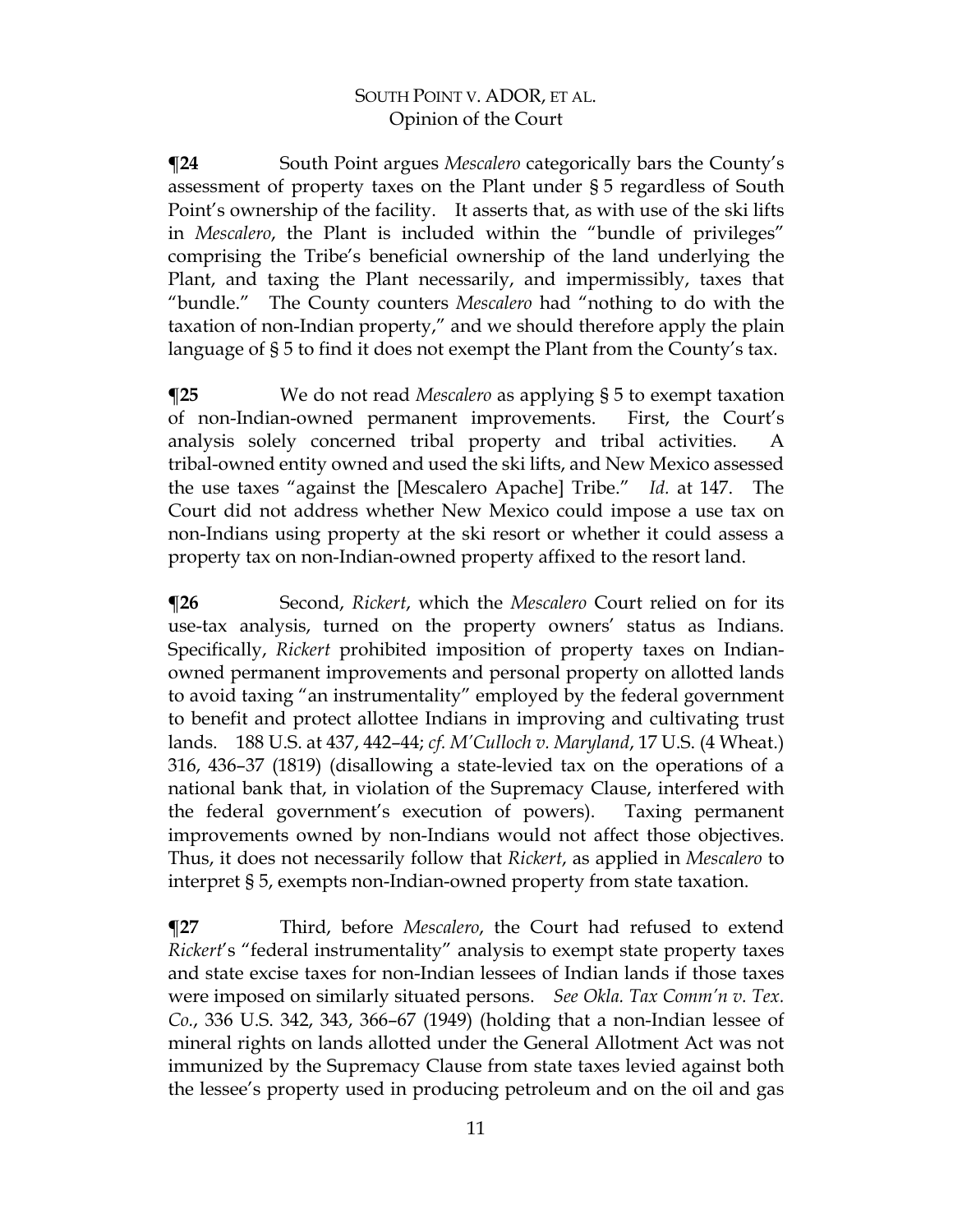produced in the tax year); *Taber v. Indian Territory Illuminating Oil Co.*, 300 U.S. 1, 3–5 (1937) (upholding a state's non-discriminatory ad valorem property taxes on dwelling, tool house, garage, and equipment used by non-Indian lessee of restricted Indian lands to produce oil and gas). The Court in *Oklahoma Tax Commission v. Texas Co.* concluded that "whether immunity shall be extended in situations like these is essentially legislative in character," and because Congress had not created such immunity by affirmative action, the taxes there were validly levied. 336 U.S. at 365–66.

**¶28** The *Mescalero* Court recognized that *Oklahoma Tax Commission v. Texas Co.* and other cases had "cut to the bone the proposition that restricted Indian lands and the proceeds from them were—as a matter of constitutional law—automatically exempt from state taxation." 411 U.S. at 150. In determining § 5's applicability, the Court also relied on *Oklahoma Tax Commission v. Texas Co.* in stating that "[l]essees of otherwise exempt Indian lands are also subject to state taxation." *Id.* at 157. In light of this pronouncement, if the Court had interpreted § 5 as also exempting permanent improvements owned by non-Indian lessees from state and local taxation, we would expect the Court to have said so rather than leaving confusion in its wake. It did not.

**¶29** Fourth, applying *Mescalero*'s holding outside the context of Indian-owned property would ignore § 5's requirement that the federal government own the "lands or rights" in trust for an Indian tribe or for individual Indians. *See* § 5108. *Mescalero* included permanent improvements and their use as among the "bundle of privileges" making up property or property ownership because such improvements are "intimately connected with use of the land itself." 411 U.S. at 158. But when ownership of permanent improvements is purposefully plucked from that bundle, as occurred here, it loses that intimate connection. In that circumstance, the Indian beneficiary has no possessory or use interest in the permanent improvements, and the federal government's "lands or rights" do not include those improvements.

**¶30** *Chehalis* does not persuade us that *Mescalero* interpreted § 5 as imposing the categorical bar urged by South Point. There, the Ninth Circuit considered whether § 5 preempted a county tax on a resort, conference center, and water park owned by a limited liability company and built on land held in trust by the United States for the Confederated Tribes of Chehalis Reservation. 724 F.3d at 1154–55. The tribe, which formed the company and owned an undivided 51% interest in it, leased the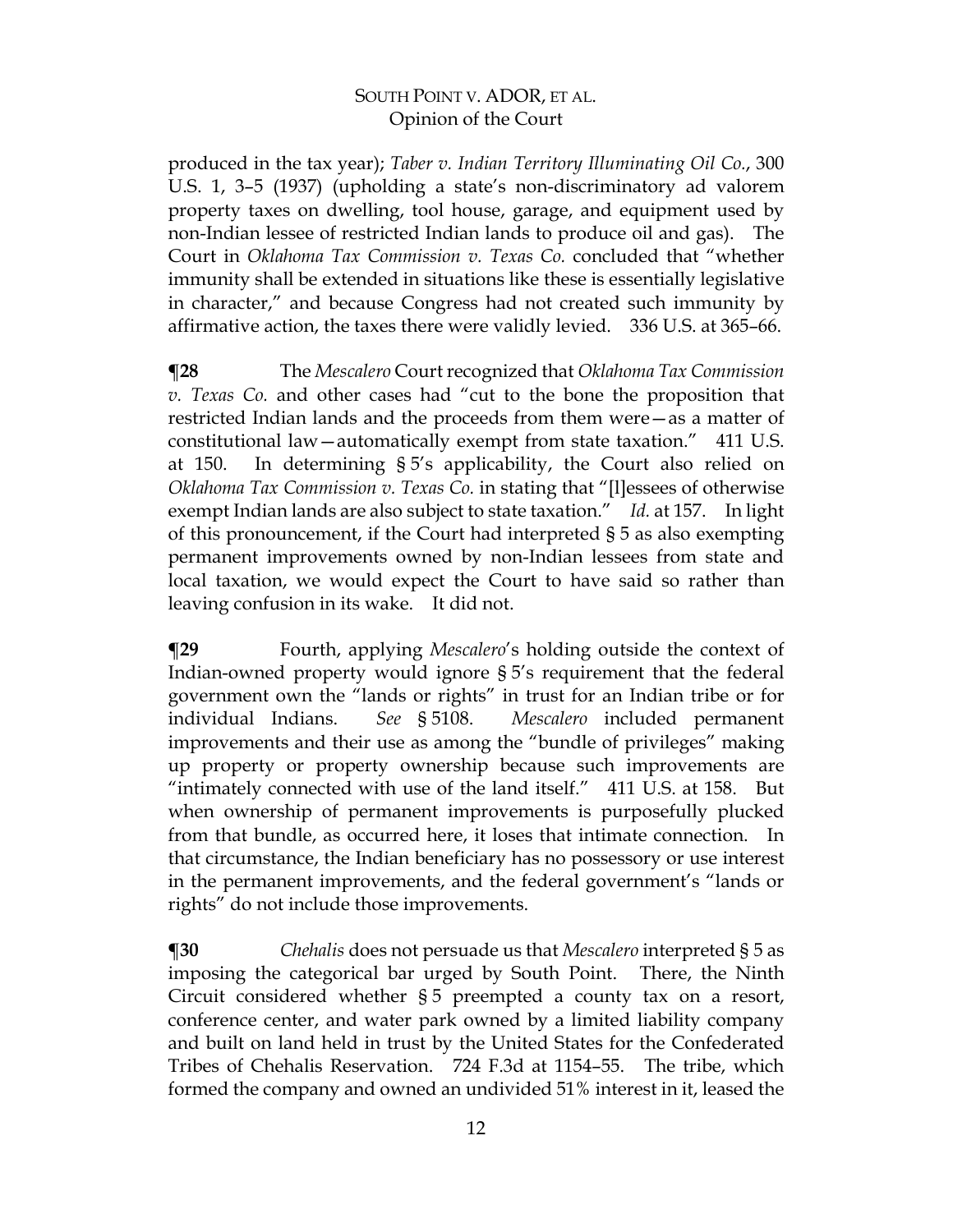land to the company for twenty-five years. *Id.* at 1154. Per the lease, the tribe would take ownership of all buildings and other improvements at the end of the leasehold term. *Id.* at 1154–55.

**¶31** The Ninth Circuit found *Mescalero* dispositive and held the county was barred from taxing the company's permanent improvements. *See id.* at 1157–58. In its concluding paragraph, the court stated, "*Mescalero* sets forth the simple rule that [§ 5] preempts state and local taxes on permanent improvements built on non-reservation land owned by the United States and held in trust of an Indian tribe. *This is true without regard to the ownership of the improvements*." *Id.* at 1159 (emphasis added). In isolation, this statement supports South Point's view of *Mescalero*. But the body of the opinion clarifies that § 5 preemption applies to permanent improvements regardless of the ownership vehicle a *tribe* uses to own the improvements. Specifically, the court rejected the county's argument that *Mescalero* was distinguishable because a private company rather than the Confederated Tribes of Chehalis Reservation itself owned the permanent improvements. *See id.* at 1157. The court characterized *Mescalero* as instructing that "the question of tax immunity cannot be made to turn on the particular form in which the [t]ribe chooses to conduct its business." *Id.* at 1156 (quoting *Mescalero*, 411 U.S. at 157 n.13). The court then concluded that "the [t]ribe's decision to give ownership of the [permanent improvements] to its limited liability company for the duration of the lease" was irrelevant. *Id.* at 1157. *Chehalis*, therefore, does not support applying *Mescalero* to exempt the tax against the Plant. Alternately, if the Ninth Circuit indeed intended the broader reading of *Mescalero* urged by South Point, we reject that reading for the reasons previously explained. *See supra* ¶¶ 25–29.

**¶32** We are also unpersuaded that other federal authorities cited by South Point establish that § 5 preempts the County's tax on the Plant. In *Seminole Tribe of Florida v. Stranburg*, 799 F.3d 1324, 1326 (11th Cir. 2015), one issue was whether § 5 exempted a state tax on rents paid by a non-Indian lessee of food-court operations inside two Indian-owned casinos. Under Florida law, the tax was imposed for the "privilege [of engaging] in the business of renting, leasing, letting, or granting a license for the use of any real property," assessed against the lessee and collected by the landlord, which remitted the tax to the state. *Id.* (alteration in original) (quoting Fla. Stat. § 212.031(1)(a)). Relying heavily on *Mescalero*, the Eleventh Circuit concluded that § 5 preempted the rental tax. *Id.* at 1328–32. The court described *Mescalero* as "stand[ing] for the proposition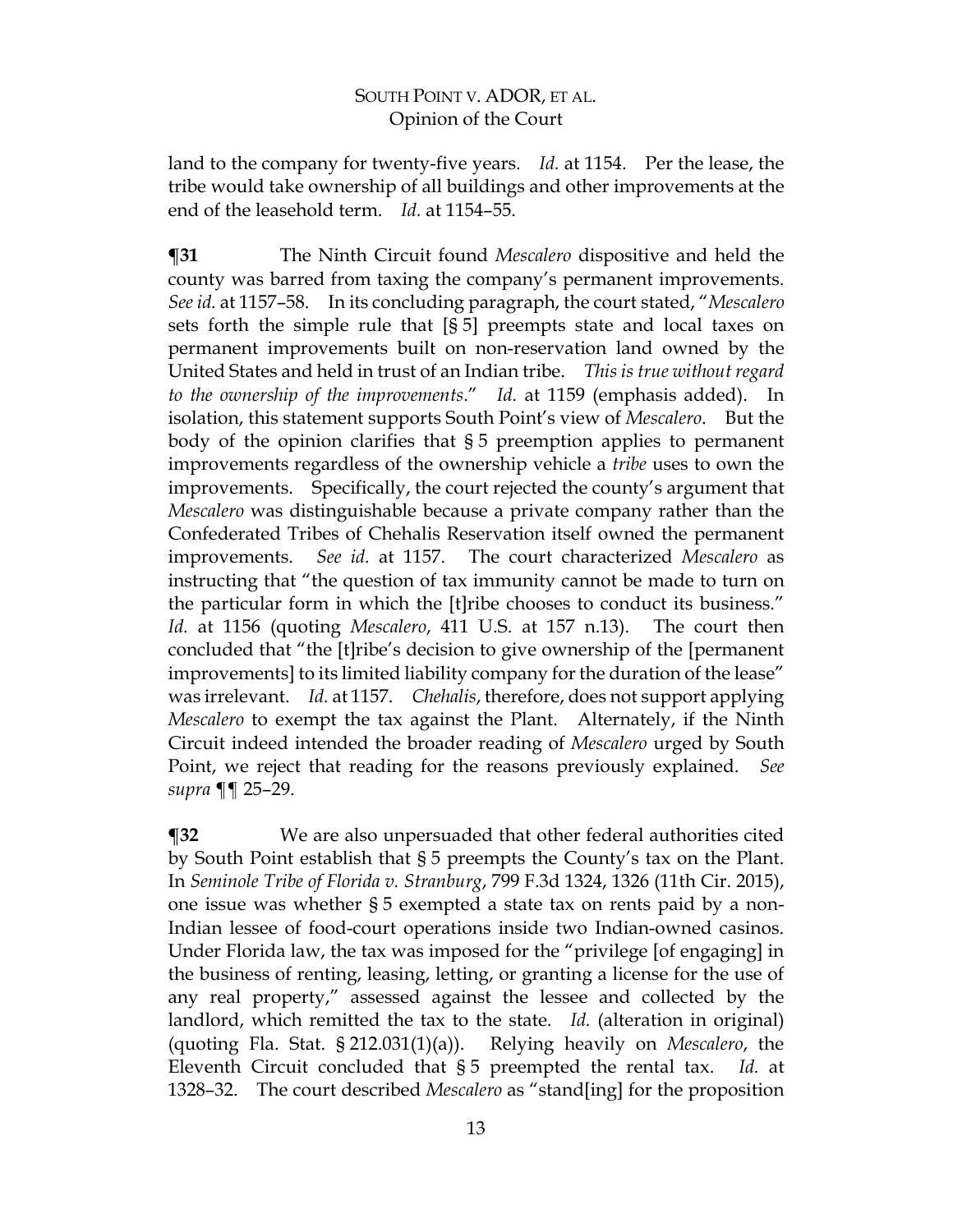that [§ 5] precludes state taxation of that 'bundle of privileges that make up property or ownership of property.'" *Id.* at 1330 (quoting *Mescalero*, 411 U.S. at 158). After concluding that leasing property "is a fundamental privilege of property ownership," the court found that Florida's tax on that privilege was tantamount to the use tax at issue in *Mescalero* and similarly preempted. *Id.*

**¶33** *Stranburg* did not apply *Mescalero*'s holding to taxing non-Indian-owned permanent improvements because the case did not involve taxing such improvements. Nevertheless, South Point seizes on *Stranburg*'s description of *Mescalero* as meaning § 5 preempts state and local taxes on privileges attending Indians' beneficial ownership of property, asserts the Tribe's ownership privileges include benefitting from South Point's "use of the land and any permanent improvements," and argues the tax here infringes those privileges and are therefore preempted under § 5. This is a leap too far. The County's property tax is not imposed on South Point's rental payments, so the tax does not burden the Tribe's use of its land as was the case in *Stranburg*.And as previously explained, the Tribe has no ownership interest in the Plant, so the tax could not infringe on it. *Cf. Okla. Tax Comm'n*, 336 U.S. at 353 (stating that the taxes there raised no issues regarding the immunity of Indian lands because "[t]here is no possibility that ultimate liability for the taxes may fall upon the owner of the land"). Thus, because the Tribe derives no benefit from the Plant, the tax cannot infringe on it.

**¶34** South Point also asks us to give weight to a Department of Interior regulation concerning Indian land leases. *See Wade v. Ariz. State Ret. Sys.*, 241 Ariz. 559, 563 (2017) (acknowledging that absent legislative direction, the court will give weight to an agency's construction of the system it administers). Title 25, § 162.017(a) of the Code of Federal Regulations states that "[s]ubject only to applicable Federal law, permanent improvements on the leased land, without regard to ownership of those improvements, are not subject to any fee, tax, assessment, levy, or other charge imposed by any State or political subdivision of a State."

**¶35** The regulation does not persuade us to interpret § 5 differently. First, the regulation itself cannot preempt the County's tax. *See Kansas v. Garcia*, 140 S. Ct. 791, 801 (2020) (stating preemption can arise only from "the Constitution itself or a valid statute enacted by Congress"). Second, Congress has provided direction on the exemption at issue by enacting § 5. We can ascertain that provision's meaning by applying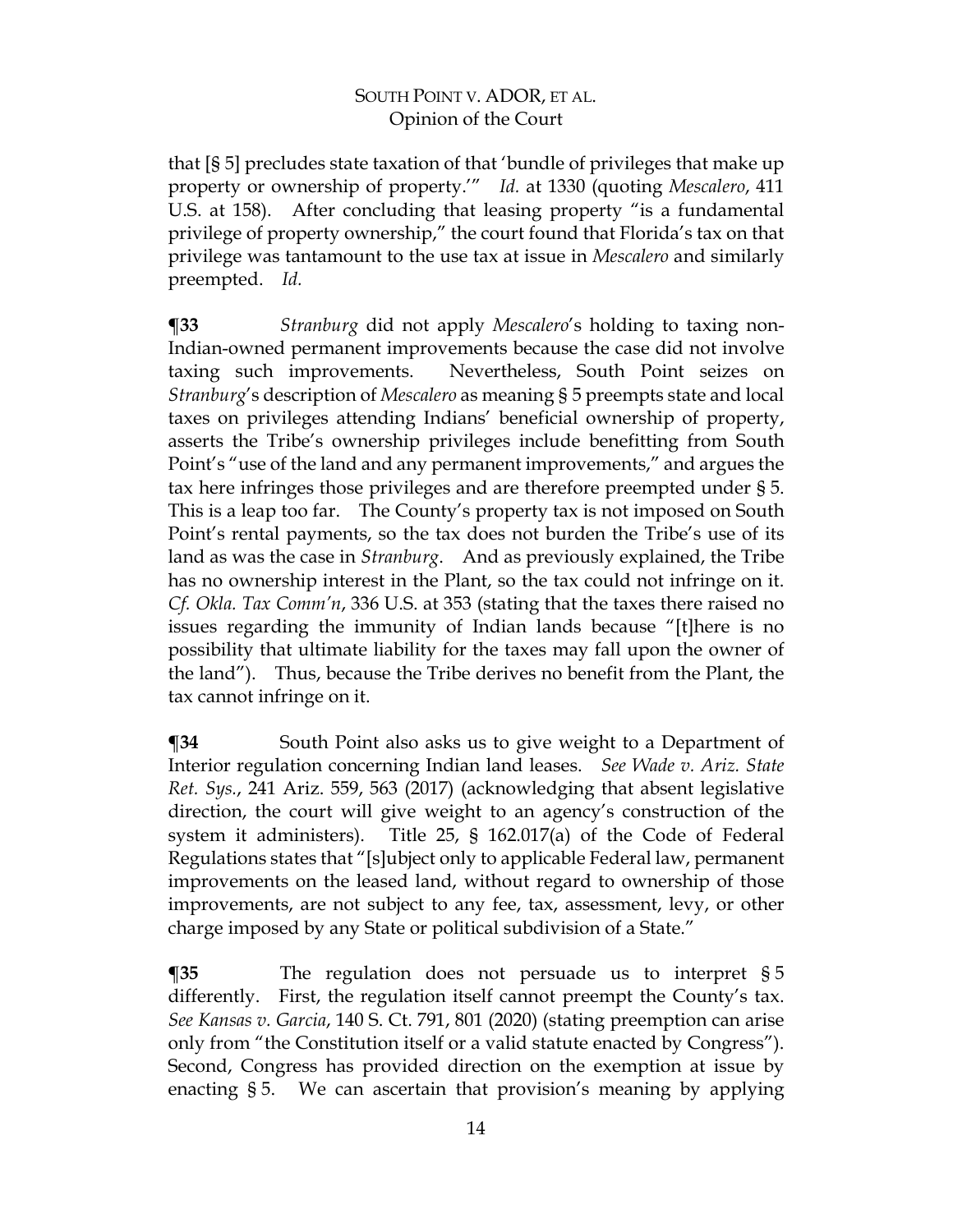interpretive principles, and we have no need to defer to the Department of Interior's interpretation. *See Wade*, 241 Ariz. at 563 (recognizing the judiciary has final authority in interpreting statutes). Third, the regulation is "[s]ubject . . . to applicable Federal law," which includes § 5, the cases interpreting it, and *Bracker*. § 162.017(a). The Department of Interior has taken the position in other cases that "§ 162.017 has no legal effect at all," and the department is "agnostic" on whether any specific state tax is preempted. *Desert Water Agency v. U.S. Dep't of the Interior*, 849 F.3d 1250, 1254 (9th Cir. 2017). Instead, the regulation merely reflects the agency's view that when a *Bracker* analysis is conducted, "the federal and tribal interests at stake are strong enough to have a preemptive effect in the generality of cases." *See id.*; *see also Stranburg*, 799 F.3d at 1337–38 (declining to defer to § 162.017 and describing the preamble to the regulations as "outlin[ing] the *Bracker* balancing test and then appl[ying] it generally").

**¶36** In sum, § 5 preempts state and local taxes imposed on land and rights acquired by the Secretary of the Interior and titled in the name of the United States in trust for Indian tribes or individual Indians. Ownership rights in land generally include permanent improvements affixed to that land by a lessee but not if the parties agree that the lessee owns those improvements. When that lessee is a non-Indian, § 5 does not preempt a state or locality from taxing the improvements. Neither *Mescalero* nor other federal authorities provides otherwise.

**¶37** Here, South Point indisputably owns the Plant, and the property taxes fall solely on it and not the Tribe's land. Consequently, § 5 does not exempt the Plant from taxation, and the court of appeals erred by holding otherwise. Considering our decision, we need not address the County's additional argument that exemption does not apply because the Secretary of the Interior did not acquire the land underlying the Plant pursuant to § 5. Because the court of appeals did not address whether the tax court correctly ruled that the Plant is also not impliedly exempt from the County's tax under *Bracker*, we remand to the court of appeals to decide that issue. *See S. Point Energy Ctr.*, 251 Ariz. at 268 ¶ 24.